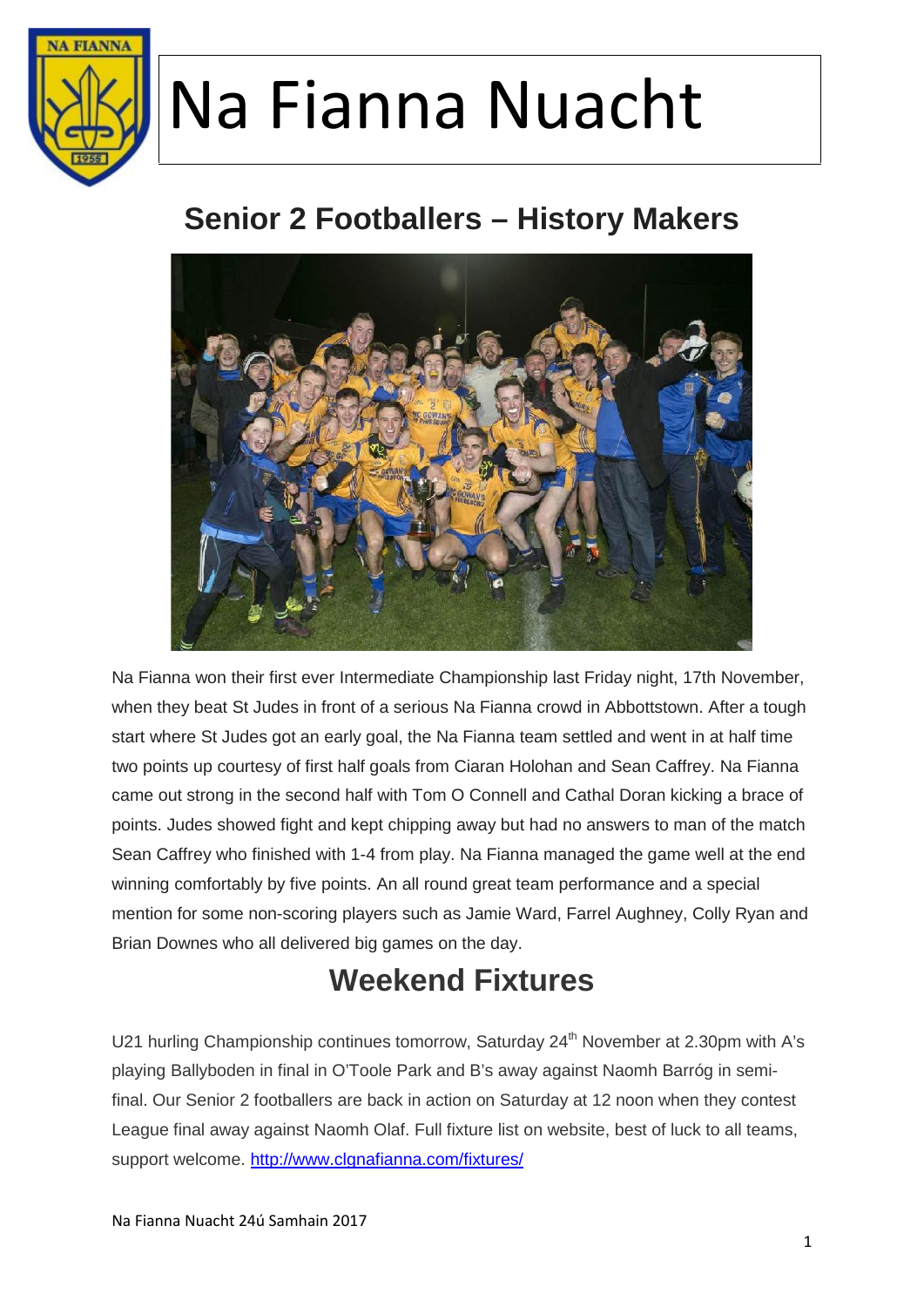

### **Minor B Hurlers Go Down Fighting**

History was made last Sunday when Collinstown hosted its first County Championship Final, as Na Fianna's second Minor hurling team took on Castleknock in the Minor C Final. This was the second meeting between the sides, the first encounter, at the group stage, having finished in a draw. Both teams had shown impressive form since then, with Castleknock being particularly impressive in their annihilation of O'Tooles in the semi-final. Na Fianna's semi-final win over Rialto Gaels was a much closer affair. The large crowd were expecting a close match and they weren't disappointed. Both teams had a nervous start and scores were hard to come by, most of them coming from frees. Eoin O'Flaherty's free taking was particularly impressive. There was a crucial moment near the end of the first half when, with the teams locked together at 6 points apiece, a slick Na Fianna move saw Eamon Potter bearing down on the Castleknock goal. Unfortunately, his 'rasper' was brilliantly turned around the post by the goalkeeper. So it was all square at halftime with everything to play for.



The second half followed a similar pattern as the teams went point for point, and another draw seemed a distinct possibility. But Castleknock eventually got their noses in front and despite heroic efforts from Na Fianna and the introduction of fresh legs, we just couldn't claw back the deficit. As time ran out, a 21 metre free provided us with a ray of hope, but again, the Castleknock keeper was equal to the challenge. The final score of 0-18 to 0-13 hardly reflected just how close we had come to victory.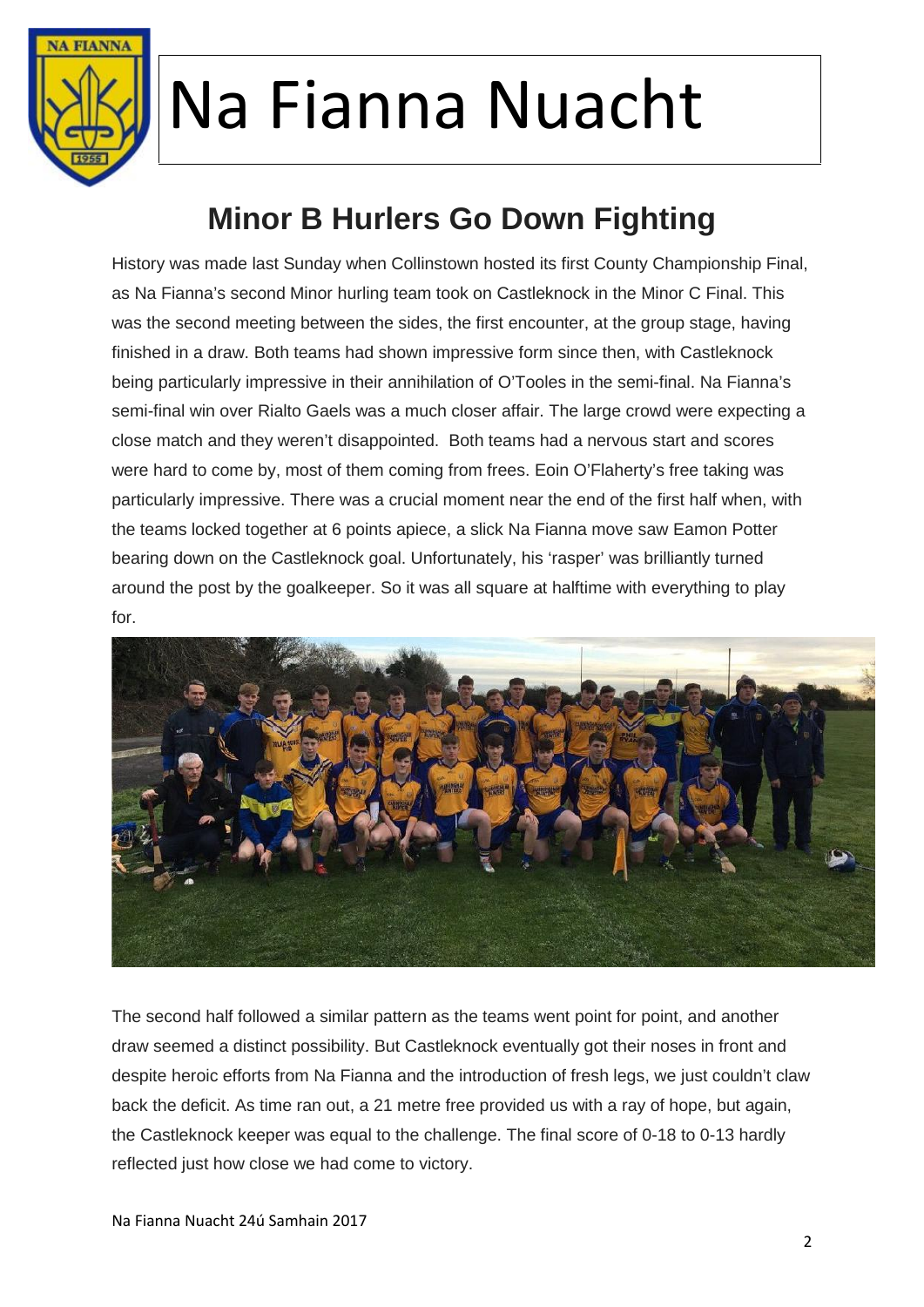

Reaching the final and coming within a whisker of winning it against a very strong Castleknock team is a testament to the quality of this squad of players and to the mentors who have coached and guided them since Nursery. A remarkable statistic is that we played six tough Championship games without conceding a single goal. This was not just down to our backs and goalkeeper, who played magnificently throughout the campaign, but to the team as a whole for their intensity and work rate throughout the field. We were lucky to have three superb hurlers from the U16 squad in our ranks. In fact, the majority of the panel will be eligible to play Minor again next year and we wish them well. Those who are moving on to Adult hurling can carry with them the memory of this outstanding Championship campaign.

### **Dublin Bus/Herald Dub Stars Nominations**

Two Na Fianna Senior Footballers have been named among the 2017 Dublin Bus/Herald Dub Stars Nominations, details of which were announced earlier this week. Congrats and best of luck to Conor McHugh and Glenn O'Reilly. The Awards Gala will take place on 15<sup>th</sup> December when the winners will be announced.

#### **Friends Of Na Fianna Night**

The annual Friends Of Na Fianna Night, formerly known as the Mentors' Night, and always a great night in the lead in to Christmas at Na Fianna, takes place on Saturday 2nd December in the Mobhi Suite. Finger food, €3.50 specials, entertainment, chat and catch up….all welcome.

#### **Members' Subscriptions Due**

Members' subscriptions for the coming year are due and payable since the AGM. Details of subscription rates and methods of payment are on the Club website http://www.clgnafianna.com/membership/ Subscriptions can be paid online, on Saturday mornings in the Club or at the office during opening hours (9.30am to 1pm Mon –Fri).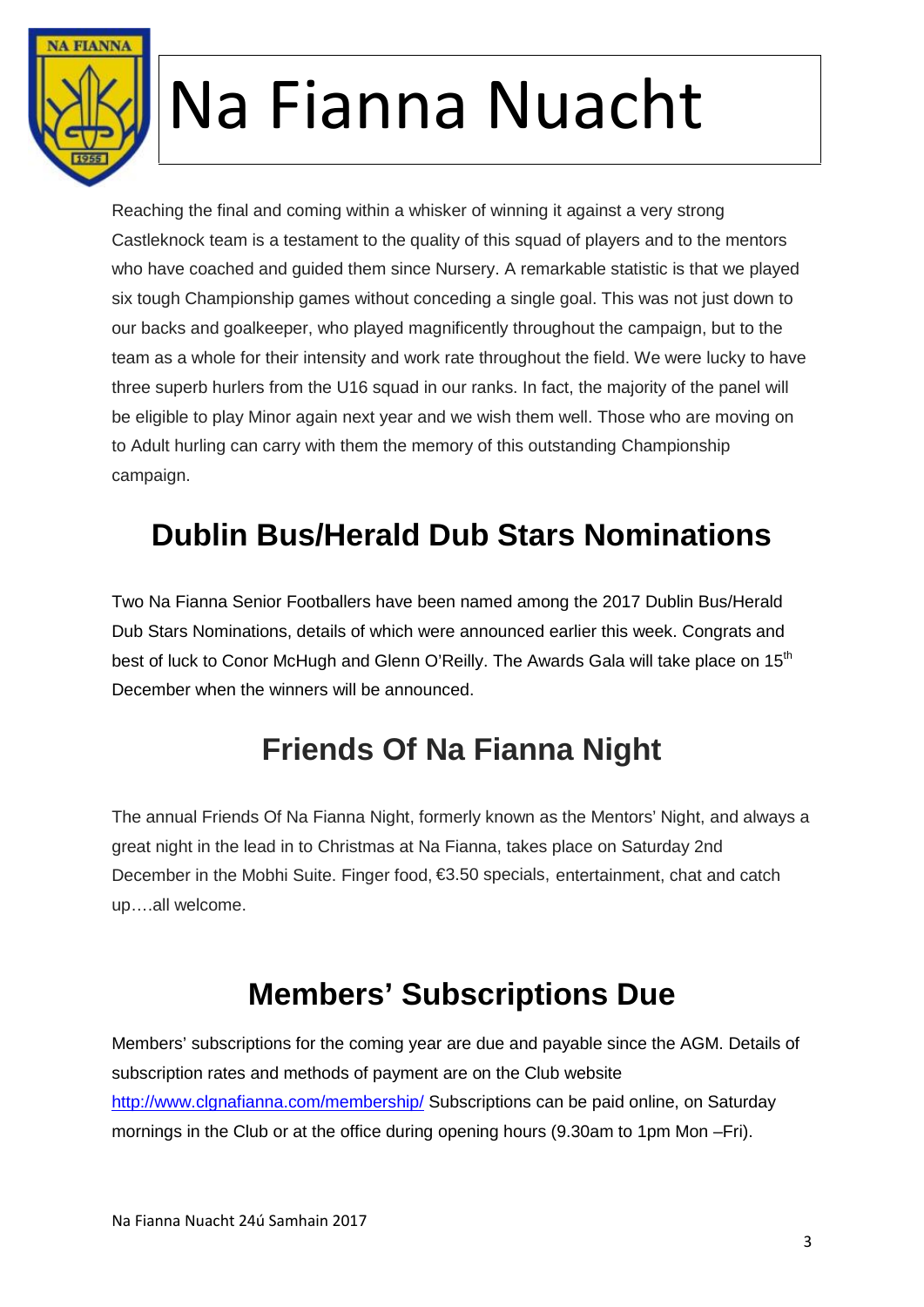

### **Special Juvenile Coaching Session On Sunday**



A very special coaching session is being held on Sunday November 26th at 2pm in Na Fianna for all of the boys and girls in the Club born between 2004 and 2009 inclusive. The aim is to practice Hurling, Camogie and Football skills with lots of adult players from the Club in a novel and fun environment. Many of our County stars will be there on the day coaching and getting involved with lots of other festivities.

All taking part are asked to wear appropriate training gear based on the weather but everyone wears MOULDED STUDS ONLY as some activities will take place on the All Weathers. Everyone should bring a gum shield, a hurley and helmet and for those without one we will have a limited number of spares at each hurling station. The organisers have also asked for everyone to wear Na Fianna gear on the day (both adults and children) as we want to mark the closing of another season wearing our colours proudly!

The Coffee Cabin will be open on the day to cater for interested parents and onlookers and with the hoped for attendance of over 500 children, the organisers would like to make this a car free day so all are strongly encouraged to cycle or walk down to the club for 1:45pm.

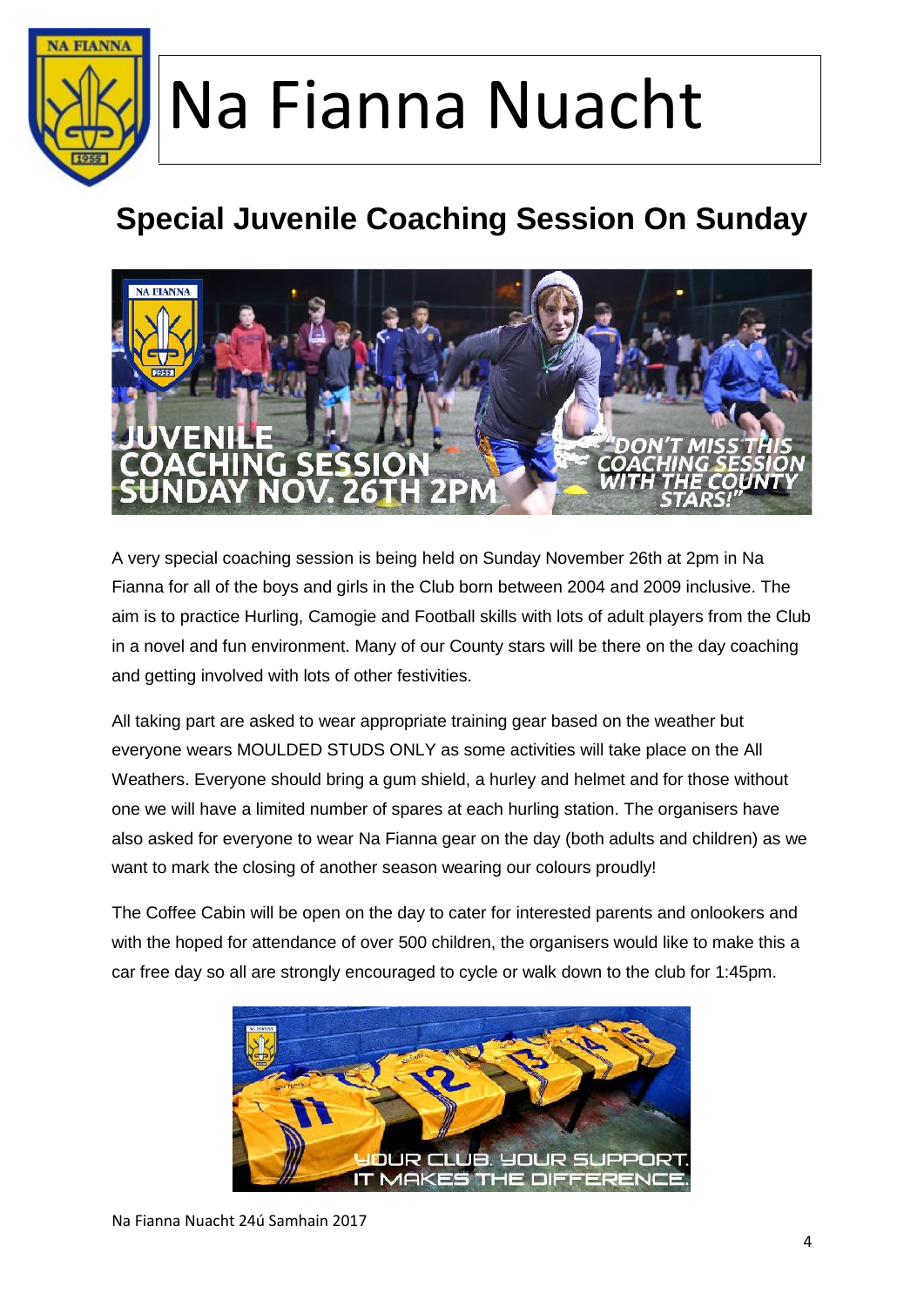

#### **National Club Draw**

**SUPPORT YOUR LOCAL CLUB** Opportunity for your GAA Club to raise up to €20,000



The GAA National Club Draw, an opportunity for all clubs to raise up to €20,000 has come around again with details of the 2018 draw announced recently. Na Fianna has done very well from the draw over the last few years thanks to the generosity of Club members and the hard work and dedication of people like former Cathaoirleach Colum Cronin who took on the administration of the draw within the Club.

In 2017, Na Fianna was the highest selling club in Leinster and the previous year, 2016, in addition to achieving the highest sales in Leinster, we also had the second highest ticket sales figure in the country. Over the past four years, Na Fianna has raised, between ticket sales and prize money, the impressive sum of €60,000. The hope is that the Club can replicate its success of the last four years in selling the majority of the 2,000 tickets available to it.

Tickets for the Draw are sold nationally, cost a tenner each and are available in books of five for €50 BUT are also available individually. Tickets are now on sale in the Club and can be bought this weekend at Saturday's Nursery and at Sunday's Juvenile Coaching session. An ideal Christmas stocking filler, please support the club in purchasing a ticket or two!

### **Cúpla Focal Party!**

Tae, ciste agus caint - Tea, cake and conversation Thursday 7th December, 7.30-9.00pm, Halla Na Fianna. To celebrate the success of the Ciorcal Comhrá (Conversation Circle) and the Bunrang Gaeilge labhartha (Basic spoken Irish class), which take place in the club on Thursday nights, CLG Na Fianna is organising a very informal night of tea, cake and chat on Thursday night, 7th December, before the Christmas madness begins...

All welcome to come along and try any cúpla focal at all. Informal, fun, no pressure! All welcome – Fáilte roimh chách.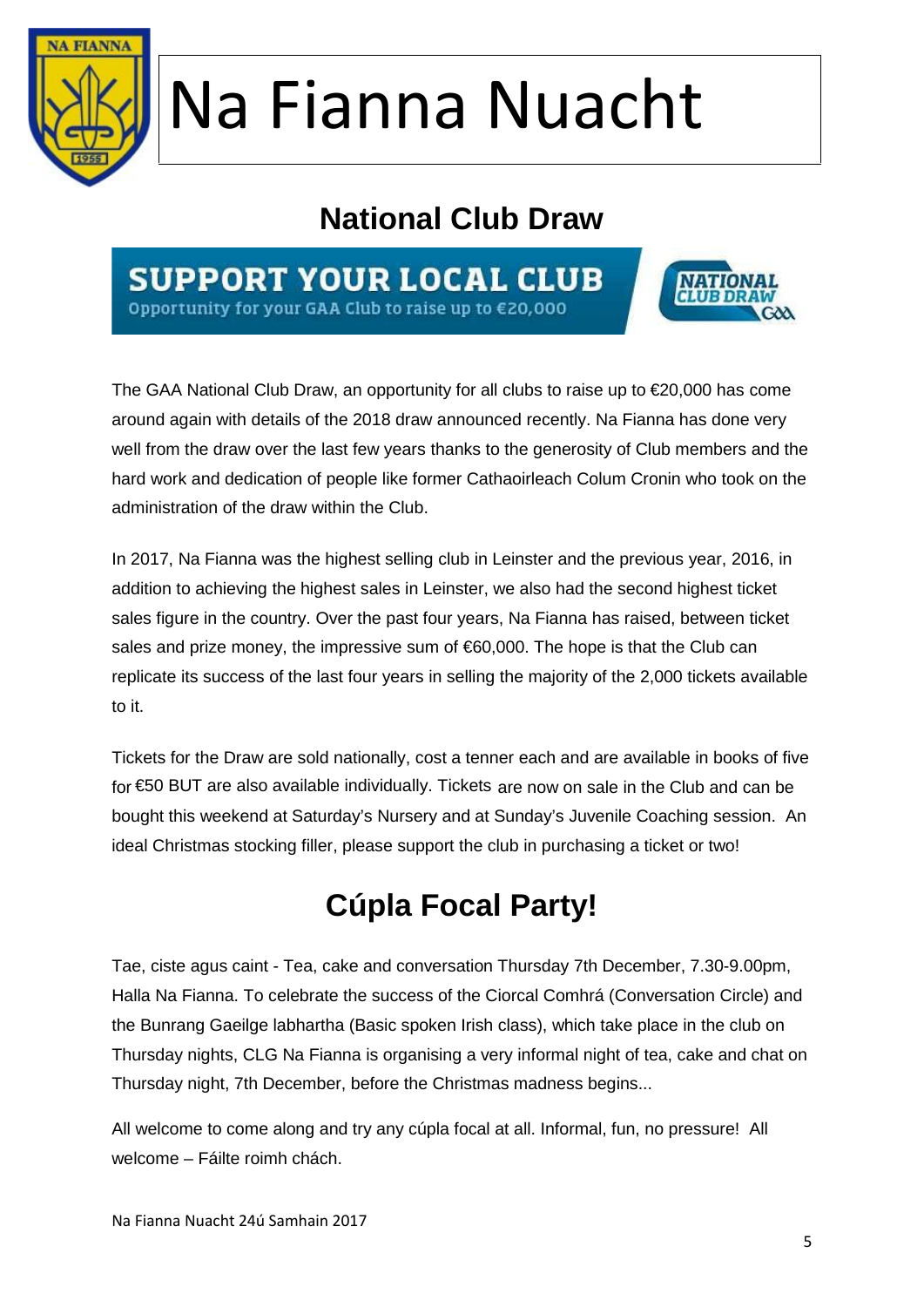

### **Boston Postcard**



Congrats and well done to Donal Burke, Shane Barrett and Jono Tracey part of the Dublin Senior Hurling panel who took part in last weekend's Fenway Hurling Classic in Boston.

### **Na Fianna**

#### **Lotto Results**

#### November 20th 2017



Jackpot  $616500$  - Winner

Eamonn Rainsford (ID 181) Numbers 1

 $\overline{21}$ 6  $\mathbf{Q}$ 

#### Next Jackpot €2000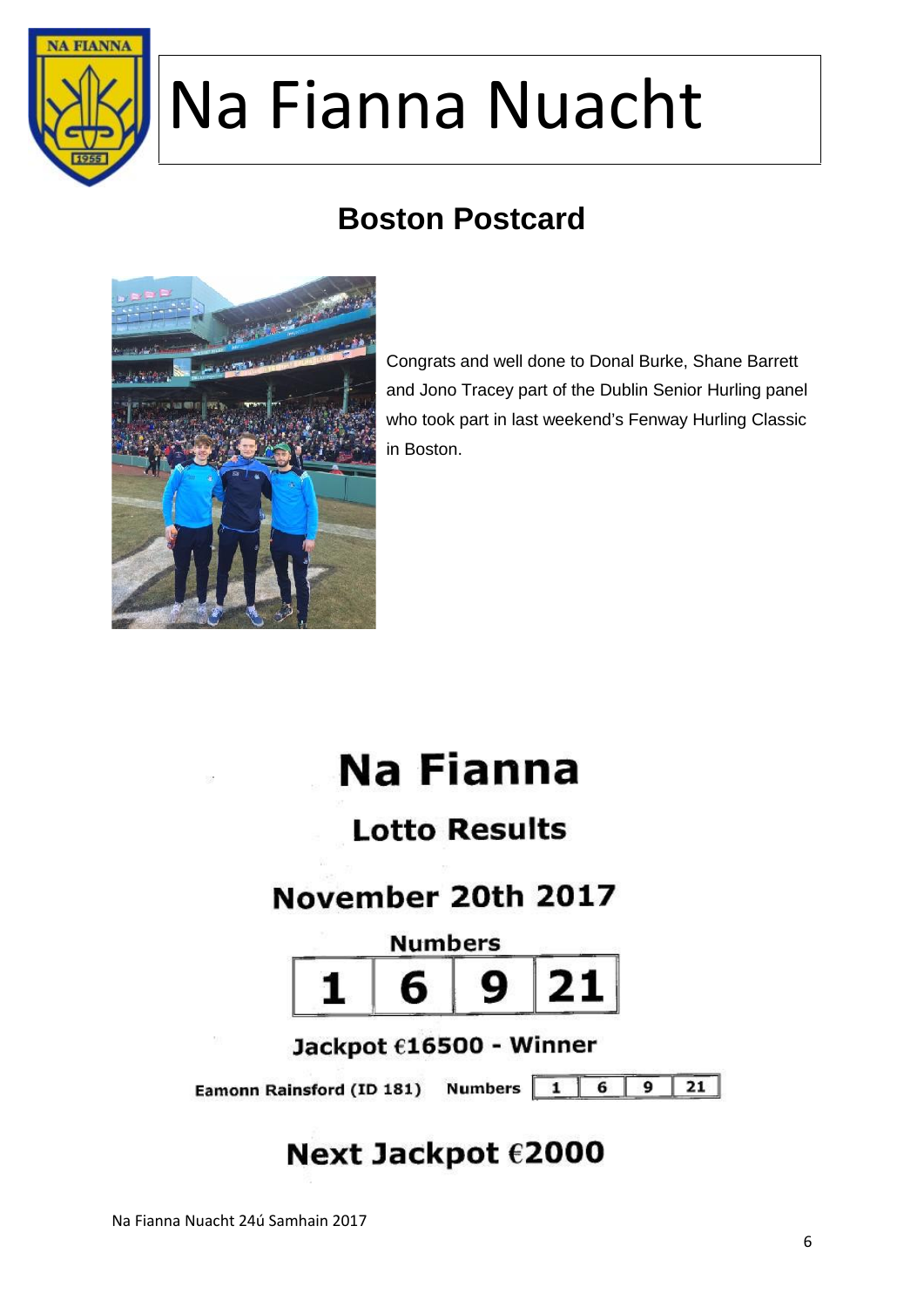

### **Fáilte Hub launches in The Nursery!**

Hopefully you've spotted our new Fáilte and Wellbeing Hub at the Nursery on a Saturday morning. The Fáilte Hub which includes our friendly Coffee Cabin, Seo our Cultural and Irish Language Officer, Ann our famous Lotto seller, and Seffie's hurley sales and repairs, all create the perfect social gathering spot on a Saturday morning.



Pictured left, is Na Fianna's Childrens Officer Lesley Jamieson together with her daughter Rachel, as they set up the new hub with plenty of Fáilte signs and useful information. Rachel is diligently carrying out her Transition Year community service in the Nursery every Saturday morning, working between the coffee cabin and the new hub.

Everything you need to know about Na Fianna is available at the Fáilte hub including a Welcome for everyone, General Information on the Nursery, Information for newcomers, Wellbeing and First Aid, Cúpla focail Gaeilge, Membership Forms and Payment, Club Lotto, GAA National Club Draw tickets, Summer/Easter Camp Forms, Lost and Found (children and stuff!!), Nursery location map of different age groups, Mid-week training days/times for older age groups, and contact info, Weekly announcements – shop opening times, cake sales, car park announcements.

To make the Fáilte hub a big success, we're forming a group of friendly Nursery parents/guardians to help coordinate the hub each week on rotational basis. Interested parents/guardians can find Lesley at the hub/coffee cabin or text 086 2867616. Big Thanks to Martin Quilty, Charlie O'Reilly and co. for organising our cabin, and to Andy Matthews for a fantastic new wireless sound system.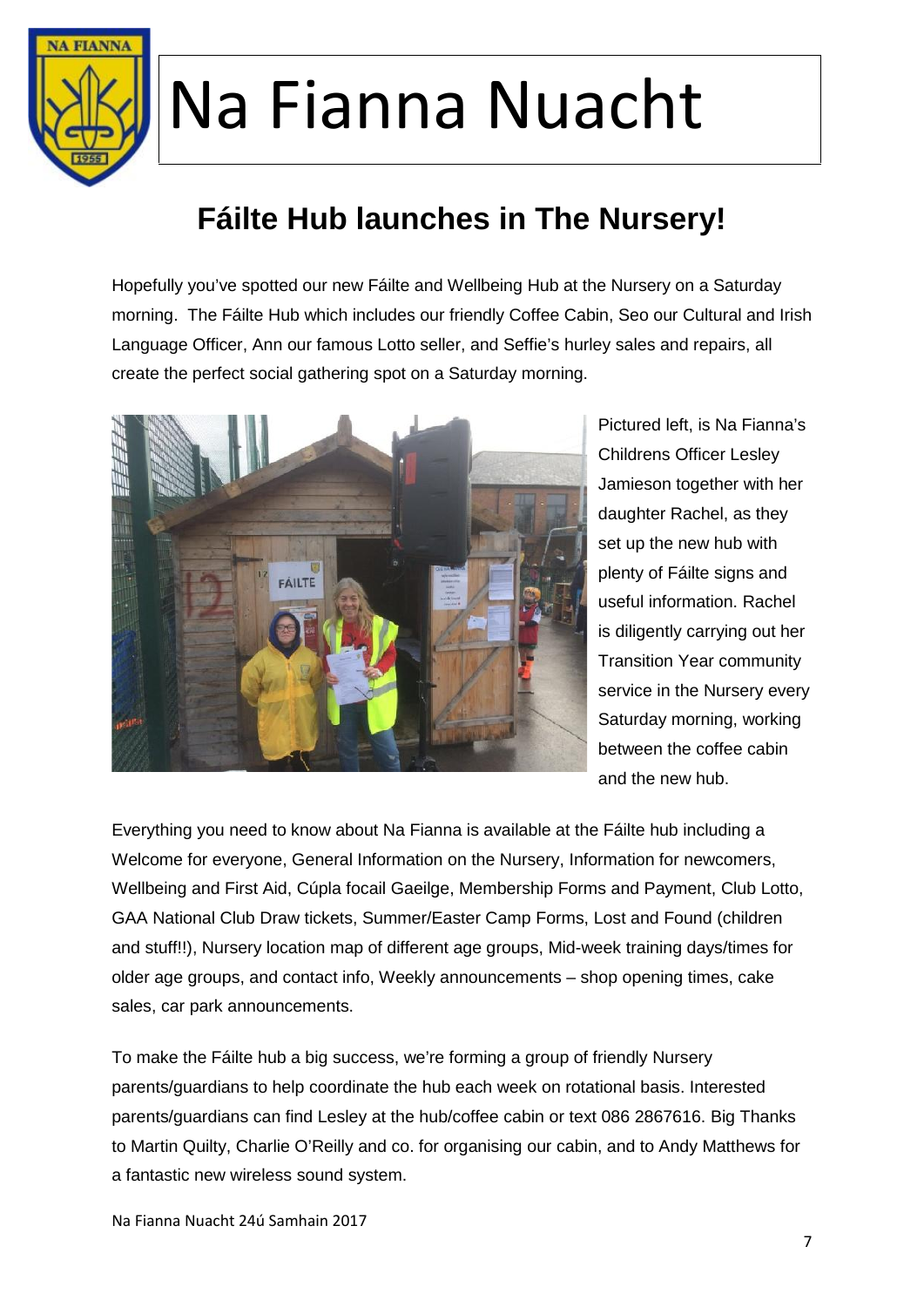

### **Breaking Camogie News**

The Club would like to congratulate our 2016/17 Senior Camogie Management team of Dave Dunning and Dave Hughes on their appointment as Laois Senior Camogie Management.

Both Daves have been with the club for the last two years where they have undertaken trojan work in the Camogie section across a range of teams, including guiding the Senior One Camogie team to our first County Senior Championship final since 1995. We would like thank them for their positive contribution to Camogie in our club and wish them all the best in their new role at Intercounty level.

The Club Camogie committee is now engaged in the task of identifying a new management team for our senior and U16 teams.



#### **Promotion For U-13 Footballers**

Our U13 C Boys Footballers won a hard fought Div 9 promotion play-off game away to St Sylvester's C (0-9 : 5-10) on Saturday. The boys have made huge improvements this last year. Having lost every league game last season, and had a mixed start to this season (including a heavy 1-0 to 8-11 home defeat to the same Sylvester's C team in the league last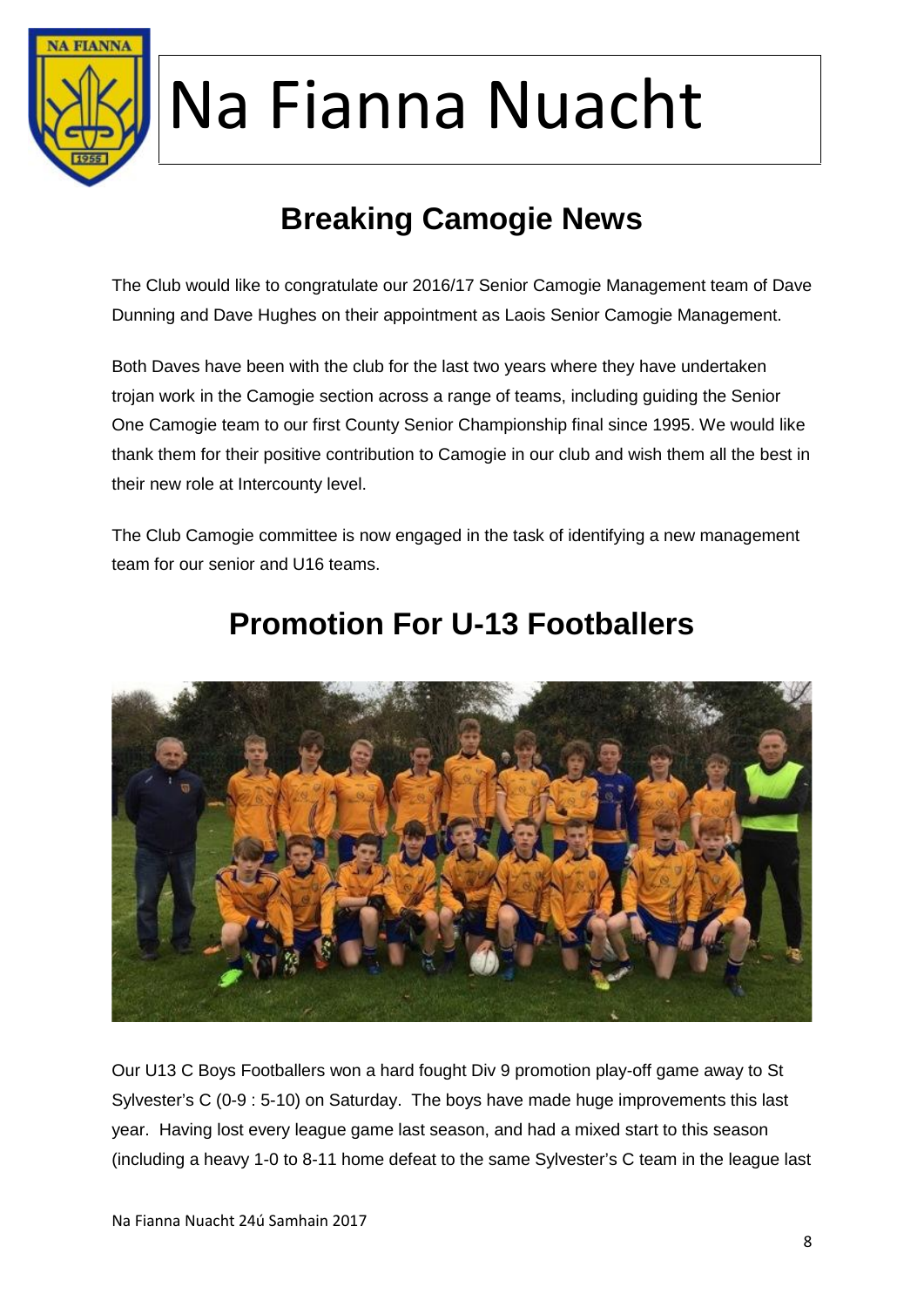

May), the boys won their last 5 league games to scrape into a promotion play-off. They took full advantage of their good form by winning the play-off with an outstanding performance on Saturday. A great story of year long perseverance and hard work in training paying off for all of these lads.

#### **Armagh Visitors**



An Port Mor from Armagh paid a visit to the Na Fianna Nursery on the fourth of November. Seven pitches were used to cater for all the matches against the 2011 Boys. Our boys despite having completed their normal Nursery activities played numerous games against the Armagh boys. There were lots of sleepy six year-olds in Glasnevin that Saturday night.

#### **Zumba Classes Return**

Zumba classes with Siobhán will resume on Wednesday 29th November from 8pm to 9pm in the Hall. Walk-ins welcome. Zumba will continue into December & beyond! Enquiries to siobhanzumbafitness@gmail.com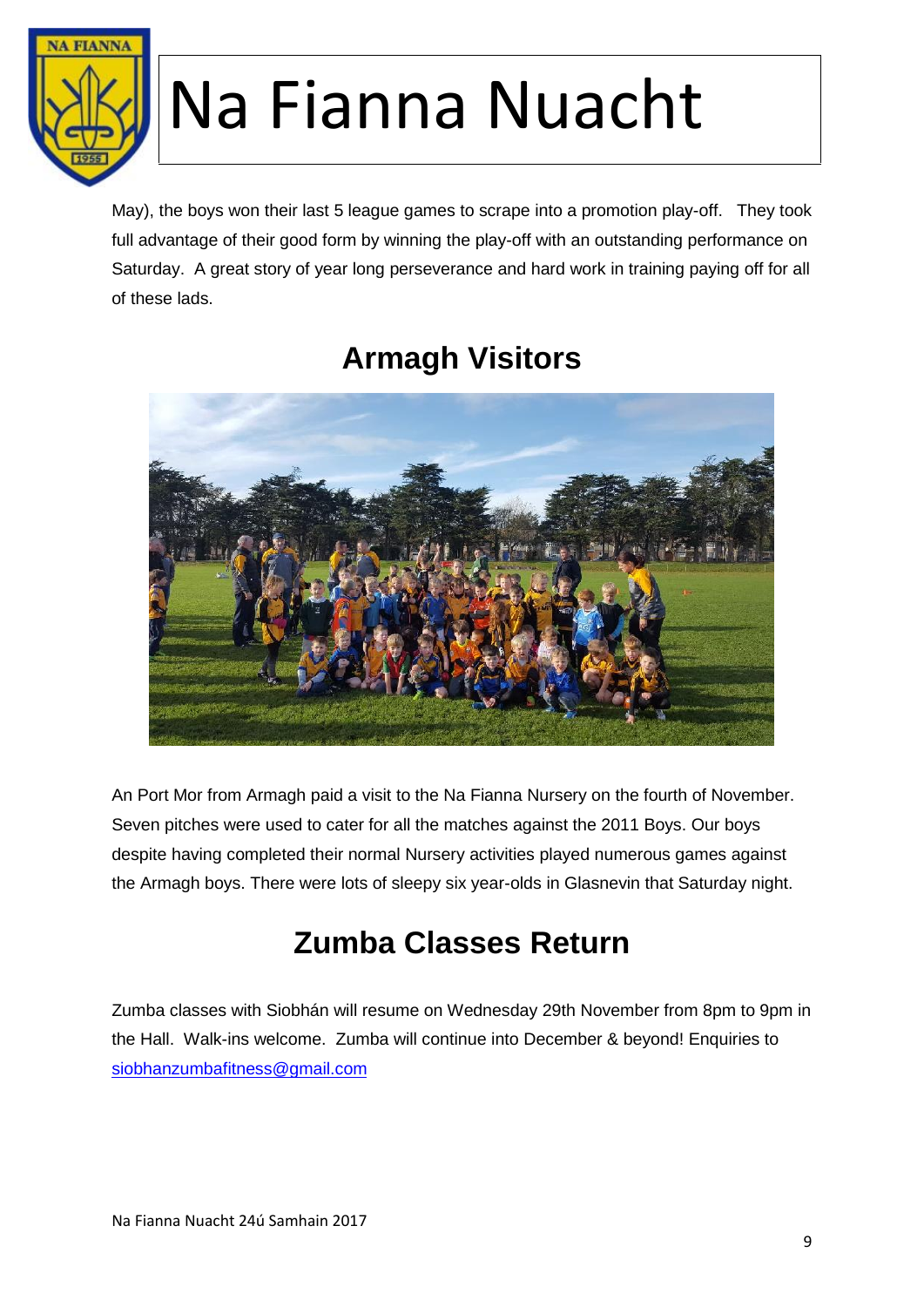

### **Margadh na Nollag í Scoil Mobhí**



### **Know The Score Christmas Audience Wanted**

Anyone fancy being part of the television audience for RTE's Know The Score Christmas Special? Jacqui Hurley will present the Christmas edition of the popular sports quiz with team captains, rugby legend Shane Byrne and horse racing's very own Ruby Walsh. Each episode also has four VERY special guests, Ireland's biggest sports stars in 2017.

Tickets are free but limited and filming takes place in RTE, Donnybrook, Dublin 4. To apply for tickets e-mail knowthescorerte@gmail.com with your name, contact number, how many tickets you want and which show suits you best (as per below).

5th December 1:30pm: Stars include Stephen Ferris, Lindsay Peat, Jason McAteer and one mystery guest.

5th December 6pm: Stars include John Kavanagh, Kevin Doyle, Dean Rock and Briege Corkery.

Tickets are given on a first come first serve basis so reply ASAP to avoid disappointment. Space is limited so the sooner you reply the better chance of securing tickets.